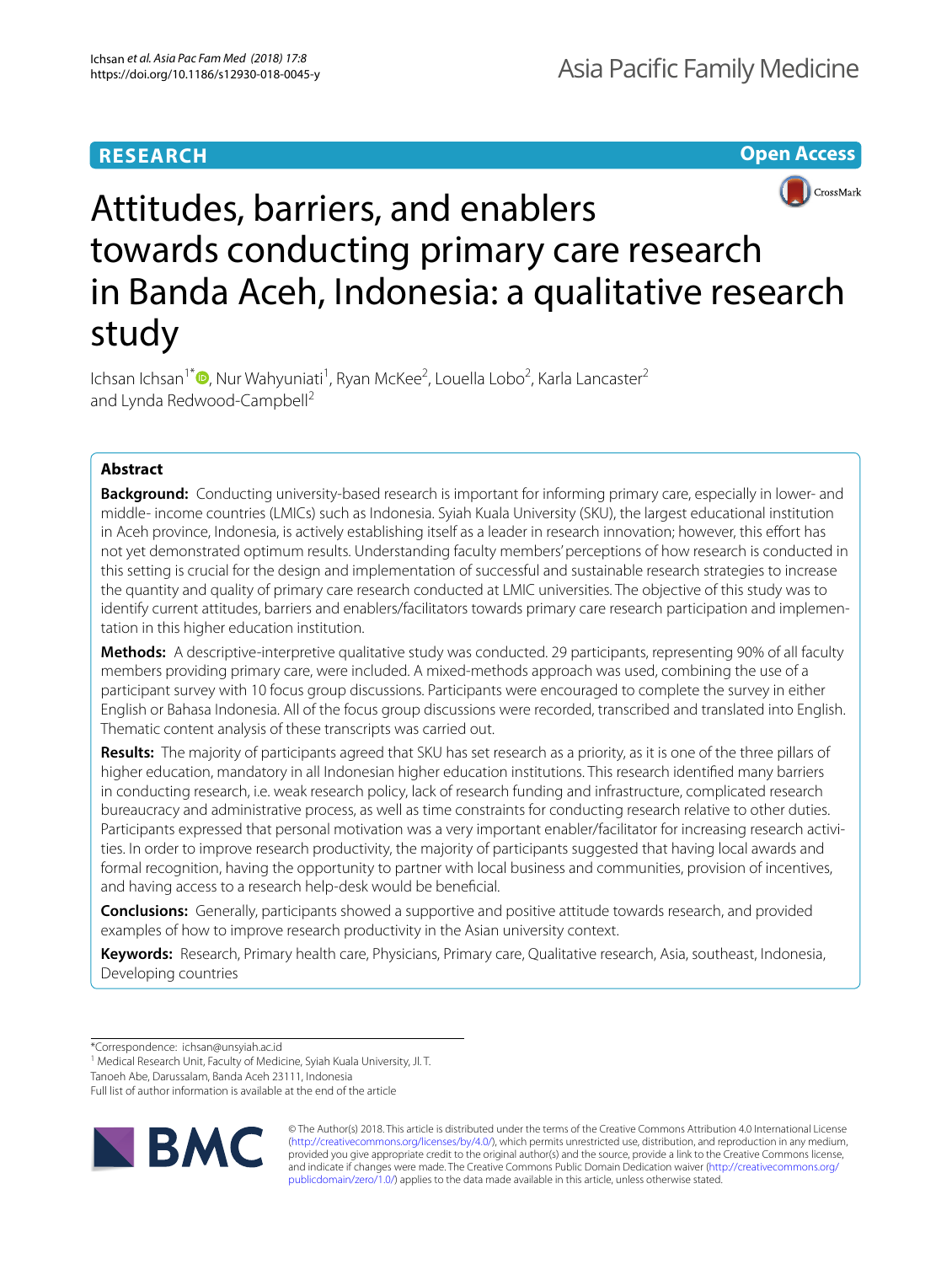## **Background**

Research capacity has long been the hallmark of educational institutions. In medicine, the quality of care provided to patients is often dictated by the ability of physicians to apply high-quality research to their clinical practice. Research in primary care largely aims to seek a better understanding of disease management in relation to the individuals, families and the community, and to evaluate the effectiveness and efficiency of healthcare practices and health policies. Continuous advances in disease prevention and management through relevant research creates the foundation for a dynamic healthcare system that can soundly address the needs of a community. In many lower- and middle-income countries (LMICs), tremendous strain is placed on health care systems by both the increasing burden of chronic, non-communicable disease and high rates of infectious disease [\[1](#page-6-0)[–7](#page-7-0)]. Prevalence of chronic and infectious disease may be combated and controlled by increased research capacity, and by improving the evidence base used to inform clinical practice  $[8, 9]$  $[8, 9]$  $[8, 9]$  $[8, 9]$ . However, unlike high-income countries, many LMICs lack the human resources and fnancial resources to sustain high-level research [[1,](#page-6-0) [8,](#page-7-1) [10](#page-7-3)]. Furthermore, LMICs have unique clinical contexts and research needs that are often not adequately addressed by research carried out in North America and Europe. Of the approximately US\$ 240 billion dollars spent worldwide on health research each year (2010 data), approximately 90% is used to fund research on health conditions that afect approximately 10% of the global population [[11,](#page-7-4) [12\]](#page-7-5).

Nevertheless, there is an increasing demand for the use of evidence-based practice around the world [\[13](#page-7-6), [14\]](#page-7-7). Countries in the Asia Pacifc region, such as Indonesia, have recently seen an increase in both support for and interest in evidence-based medical research, and are becoming increasingly engaged in clinical epidemiology and clinical research [\[9](#page-7-2), [15–](#page-7-8)[17\]](#page-7-9). However, challenges to research practice and implementation still exist [\[9](#page-7-2)].

In order to increase sustainable research capacity in developing countries such as Indonesia, it is important to understand the context of the local health research landscape, and to gain insight into factors that infuence clinical research both positively and negatively.

# **Literature review**

There is a paucity of research exploring the various barriers and facilitators to implementation of health research in Indonesia, especially with respect to the views of clinicians and university faculty members. There is, however, a small amount of literature describing the research output from Indonesia, and a moderate amount of literature exploring the knowledge and attitudes of medical students towards research practice in LMICs. Additionally, one paper was identifed that explored the perspectives of junior faculty members of Pakistani medical schools on the topic of health research.

## **State of health research in Indonesia**

The World Health Organization (WHO) estimates that countries in the South East Asia Region (SEAR), including Indonesia, bear approximately 30% of global disease burden [\[18\]](#page-7-10). Despite this, Indonesia spends approximately 2.2% of its gross domestic product (GDP) on health expenditures, the lowest of all SEAR countries [[5\]](#page-7-11). Between 2000 and 2010, approximately 5.0% of peerreviewed epidemiological publications from the SEAR region were from Indonesia, a lower proportion than other countries in the area [[5](#page-7-11)]. Data from the University of Indonesia shows that approximately 1168 research studies were conducted between 2013 and 2017, of which only about 64 (39%) have had their results published [[19](#page-7-12),  $20$ ]. There appears to be a disparity between the actual disease burden in Indonesia and the amount of health expenditure and epidemiological research output [\[5](#page-7-11)]. Moreover, the 2014 literature review by Widyahening et al. Estimated that only 21% of published articles from Indonesia between 2008 and 2010 were of high reporting quality, and only 15% were of high methodological quality [\[9](#page-7-2)]. Several barriers to performing clinical epidemiology and evidence-based medicine have been identifed: underutilization of data for planning; need for capacity building; linking of evidence to practice and policy; developing collaborative research networks (both nationally and internationally); and need for improved infrastructure, funding and technical expertise [\[15](#page-7-8), [21\]](#page-7-14).

# **Perspectives of medical students and faculty members on health research**

The majority of research on this area has been conducted in South Asia, Northern Africa, and the Middle East. Studies from India (n=2), Iran (n=2), Pakistan (n=3), Sudan (n = 1) and Saudi Arabia (n = 2), as well as a multicentre study across three Middle Eastern countries (Saudi Arabia, Bahrain, and Kuwait), were identifed. Generalizability of results to SEAR countries such as Indonesia may be limited, however, a number of consistent barriers and facilitators to health research were identifed.

Overall, medical students in LMICs were found to have a favourable view of research, with 82–97% of surveyed students indicating that research was important to the practice of medicine [\[22–](#page-7-15)[26\]](#page-7-16), and 64–91% agreeing that conducting research in medical school is important and should be included in the curriculum  $[22-28]$  $[22-28]$ . When medical students were asked about their participation in research, the percentage of students who had experience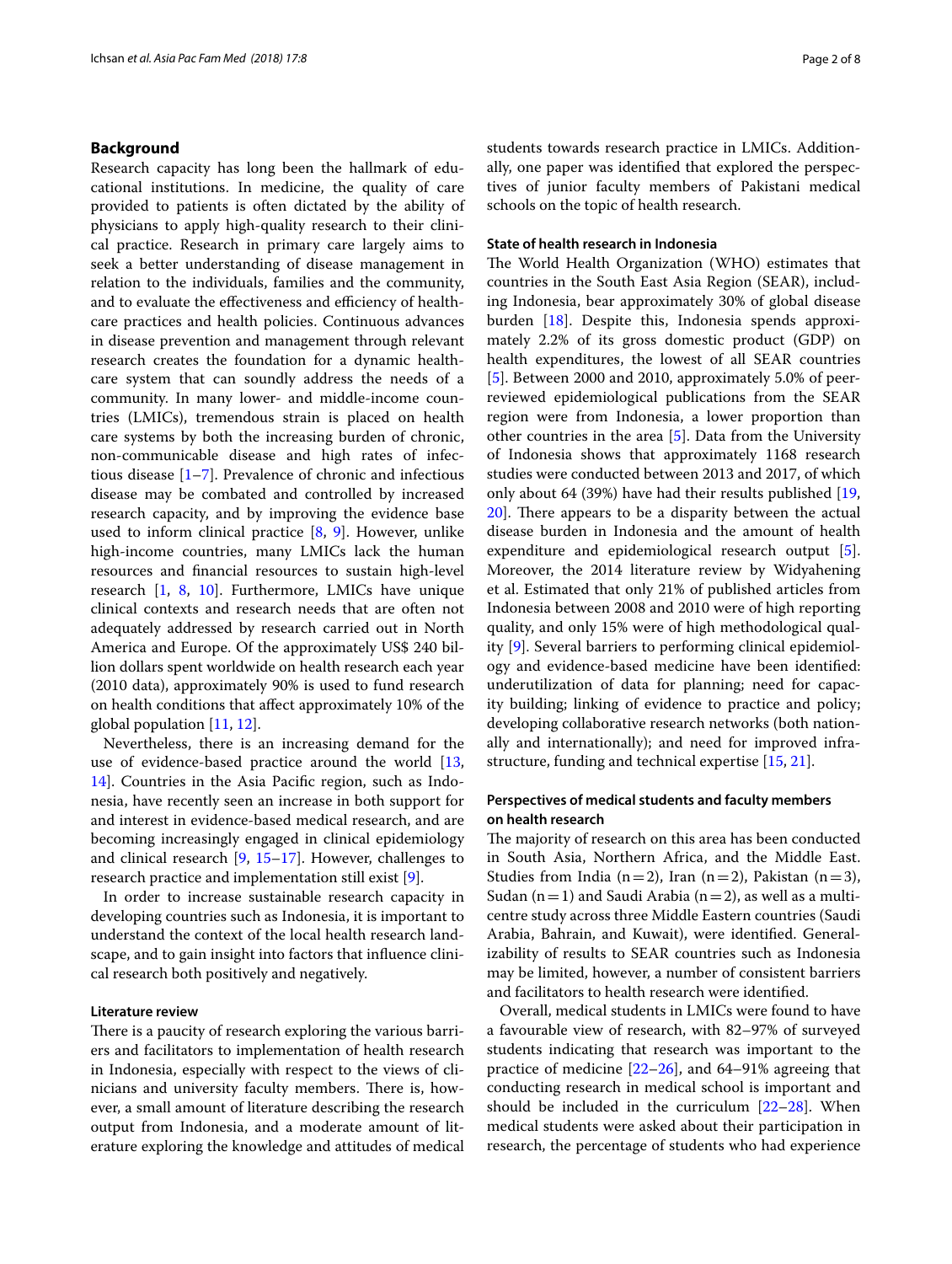conducting research varied greatly. Results from six studies ranged from 52 to 61%  $[23-28]$  $[23-28]$  $[23-28]$ . The study by Osman found that 94% of medical students had participated in research under a supervisor [[22\]](#page-7-15), and the study by Memarpur et al. found that all surveyed participants had participated in research [[29\]](#page-7-19). Overall knowledge of research concepts was low to moderate [\[22](#page-7-15)[–28](#page-7-17)], and the percentage of students who had published was also low, ranging between 7 and 34% [[25,](#page-7-20) [26](#page-7-16), [30\]](#page-7-21).

Barriers to conducting and participating in research included: insufficient time for research  $[23, 24, 26, 28 [23, 24, 26, 28 [23, 24, 26, 28 [23, 24, 26, 28 [23, 24, 26, 28 [23, 24, 26, 28-$ [30\]](#page-7-21), lack of adequate funding and fnancial incentives [\[22](#page-7-15), [23,](#page-7-18) [26,](#page-7-16) [28,](#page-7-17) [29,](#page-7-19) [32](#page-7-23)], lack of supervisors and mentors [[22–](#page-7-15) [24,](#page-7-22) [26,](#page-7-16) [28](#page-7-17), [30\]](#page-7-21), lack of training and research curriculum [[23–](#page-7-18)[26](#page-7-16), [29\]](#page-7-19), and lack of adequate research facilities [\[26](#page-7-16), [28\]](#page-7-17). Facilitators of research amongst medical students included: formal training in research skills [[24](#page-7-22)[–28](#page-7-17), [30](#page-7-21)], competent and motivated supervisors [[22](#page-7-15), [24](#page-7-22), [29](#page-7-19)], inclusion of research in the curriculum [\[24](#page-7-22), [25](#page-7-20)], and having time set aside for research activities [\[23](#page-7-18)].

The 2009 study by Sabzwari et al. Focused on the attitudes and experiences of junior faculty members at four medical schools and teaching hospitals. They found that 42% of surveyed participants were currently involved in clinical research. 85% of participants felt that research was helpful; however, 83% admitted that research was difficult to conduct. Barriers to participation in clinical research included: lack of training, lack of time to perform research, lack of statistical support, lack of mentorship, and lack of fnancial incentives. Facilitators to conducting research included prior formal training in research, having dedicated time for research activities, and availability of mentors and research support [[31\]](#page-7-24).

#### **Objectives**

It is clear that there are many barriers in performing health research in LMICs, however, there is very little available literature exploring the research needs of Indonesian primary care researchers. Thus, this study sought to explore the environment and culture of health research in the Family Medicine department of a major Indonesian university. The objectives of this study were: (1) to explore current attitudes of faculty members towards primary care research, including participation and implementation; (2) to identify any perceived barriers in conducting and producing research; and (3) to identify enablers/facilitators for promoting an environment conducive to research.

#### **Methods**

#### **Setting and participants**

This study took place at Syiah Kuala University (SKU), located in Banda Aceh, in the province of Aceh,

Indonesia, and was performed in collaboration with the Department of Family Medicine at McMaster University in Hamilton, Ontario, Canada. SKU Department of Family Medicine faculty members working as primary care physicians were invited to participate in this study. Participants were recruited using a purposive sampling method. 29 participants who consented to participate were enrolled. This number represented 90% of all faculty members providing primary care at SKU. This study was approved by the Hamilton Integrated Research Ethics Board, and the Syiah Kuala University Research Ethics Board.

## **Design**

This study used a mixed-methods approach, combining the use of a participant survey with focus group discussions, focusing on qualitative descriptive-interpretive analysis. Participants were encouraged to complete the survey in either English or Bahasa Indonesia. All of the focus group interviews were digitally recorded, transcribed and translated into English.

The participant survey contained 28 questions, including demographic questions (age, gender, level of training, additional degrees), questions regarding previous research experience (yes/no), questions on attitudes towards research and research skills (5 point Likert scale), and questions on perceived barriers and facilitators to conducting research (5 point Likert scale). Faculty members who agreed to complete the survey were subsequently invited by the Principal Investigator to participate in focus group discussions, which were held at the Faculty of Medicine.

The semi-structured focus group discussions utilized a mixture of both closed- and open-ended questions in order to collect demographic data, as well as eliciting faculty member perspectives on the defnition and requirements of research, general attitudes towards conducting research, barriers to conducting research, and incentives and facilitators to conducting research. Ten focus group discussions (including 29 participants) were conducted. They were facilitated by a member of the research team (a lecturer at the Faculty of Medicine at SKU). Focus group interviews were audio recorded, and then transcribed and translated into English by an external translator.

#### **Data analysis**

Participant surveys were organized using Microsoft Excel. Mean aggregate scores were calculated based on individual subject area. To simplify analysis, Likert scale values of 1 and 2 were combined to represent disagreement with the study statement, whereas scale values of 4 and 5 were combined to represent agreement with the study statement. A value of 3 was considered neutral.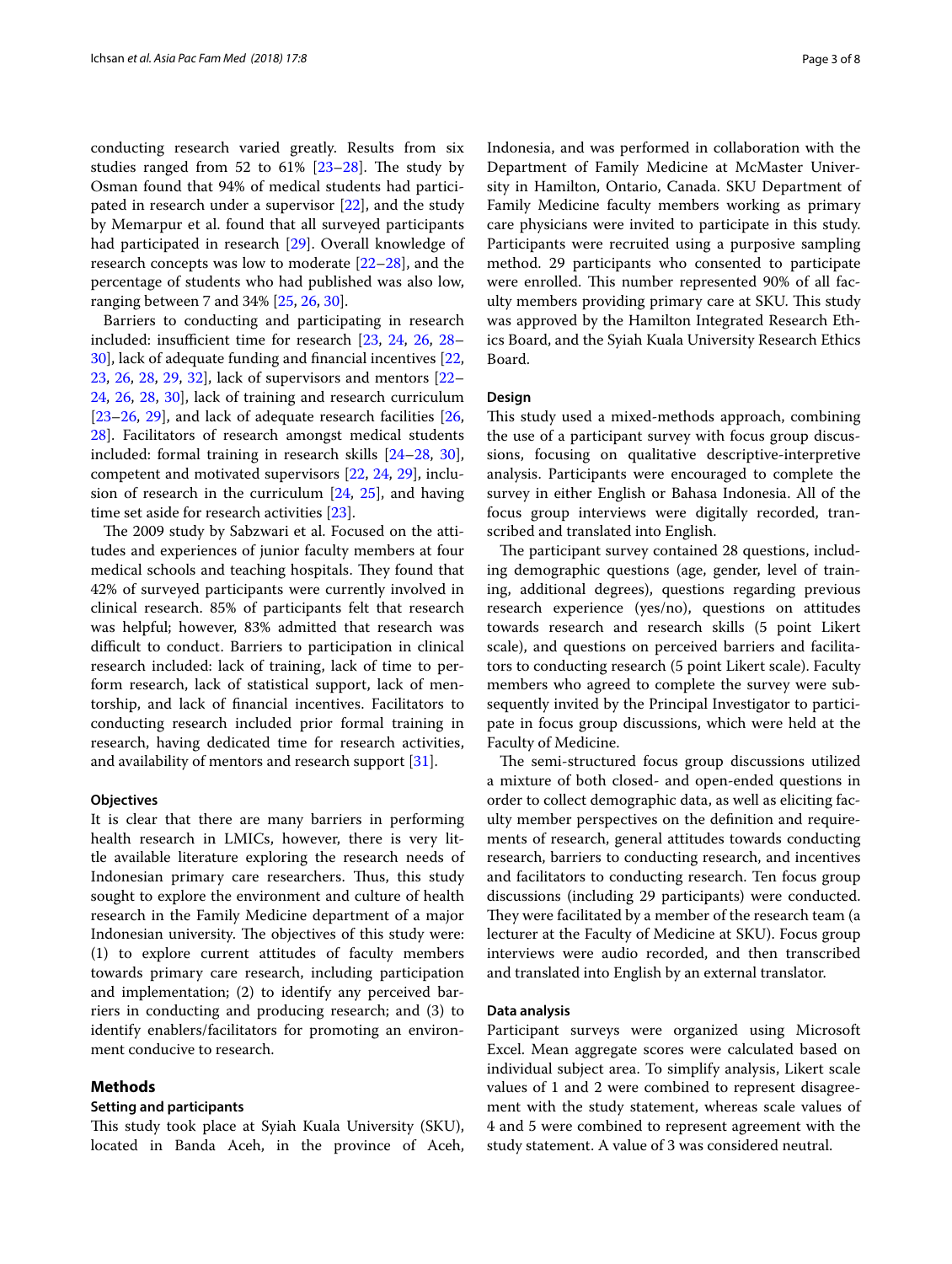Focus group interview transcripts were analyzed by fve research team members using a qualitative, descriptive approach. Each transcript was coded independently to capture emerging themes and sub-themes. These were discussed, organized and consolidated by all members of the research team in a collaborative manner. Analysis focused on understanding current attitudes towards research and addressing current barriers and enablers/ facilitators to conducting research. Data collection occured alongside data analysis, so as to ensure that new emerging themes were fully explored. Themes from qualitative analysis were triangulated with the survey results to ensure convergence of information and agreement between the two diferent modalities of data collection.

# **Results**

# **Participant survey**

This study included 29 participants, all of whom were members of the Faculty of Medicine at SKU. The majority of participants were female (65.5%), aged 27–38 years (75.9%), serving as a medical doctor (86.2%), and holding a master's degree (79.31%). Results from the participant survey are presented in Tables [1,](#page-3-0) [2](#page-3-1), [3,](#page-3-2) [4](#page-3-3), [5.](#page-4-0)

# <span id="page-3-0"></span>**Table 1 Demographic data of participants (faculty members), n (%)**

| Sex                |           |
|--------------------|-----------|
| Male               | 10(34.5)  |
| Female             | 19(65.5)  |
| Age range          |           |
| 27-38 years old    | 22(75.9)  |
| 41-57 years old    | 7(24.1)   |
| Level of training  |           |
| Medical doctor     | 25(86.2)  |
| Non medical doctor | 4(6.9)    |
| Additional degree  |           |
| Ph.D. degree       | 6(20.9)   |
| Master degree      | 23 (79.3) |
|                    |           |

#### <span id="page-3-1"></span>**Table 2 Research experience among study participants, n (%)**

| Research experience $(n = 29)$                    | Yes       | No        |
|---------------------------------------------------|-----------|-----------|
| Have you conducted research before?               | 28 (96.6) | 1(3.4)    |
| Are you currently involved in a research project? | 16(55.2)  | 13 (44.8) |
| Received formal training in conducting research?  | 25(86.2)  | 4(13.8)   |

<span id="page-3-2"></span>**Table 3 Research attitudes amongst study participants, n (%)**

| Research attitudes and skills ( $n = 29$ )                | Agree      | Neutral | <b>Disagree</b> |
|-----------------------------------------------------------|------------|---------|-----------------|
| I am interested in conducting research                    | 29 (100.0) | 0(0.0)  | 0(0.0)          |
| Research should be a top university<br>priority           | 29 (100.0) | 0(0.0)  | 0(0.0)          |
| Research has a positive effect on SKU                     | 29 (100.0) | 0(0.0)  | 0(0.0)          |
| Research promotes critical thinking                       | 29 (100.0) | 0(0.0)  | 0(0.0)          |
| Research improves patient care                            | 25(86.2)   | 4(13.8) | 0(0.0)          |
| Research helps professional enhance-<br>ment              | 29 (100.0) | 0(0.0)  | 0(0.0)          |
| Research helps to change health policy                    | 28 (96.6)  | 1(3.4)  | 0(0.0)          |
| There should be dedicated time allot-<br>ted for research | 27 (93.1)  | 1(3.4)  | 1(3.4)          |
| I am confident in my abilities to con-<br>duct research   | 27 (93.1)  | 2(6.9)  | 0(0.0)          |

<span id="page-3-3"></span>**Table 4 Enablers/facilitators to conducting research, n (%)**

| <b>Enablers/facilitators to conducting</b><br>research ( $n = 29$ ) | Agree                                                                                                                       | <b>Neutral</b> | <b>Disagree</b> |
|---------------------------------------------------------------------|-----------------------------------------------------------------------------------------------------------------------------|----------------|-----------------|
| Career advancement                                                  | 27 (93.1)                                                                                                                   | 1(3.4)         | 1(3.4)          |
| Support from administrators                                         | 18 (62.1)                                                                                                                   | 9(31.0)        | 2(6.9)          |
| Pursuit of personal interest                                        | 18 (62.1)                                                                                                                   | 11(37.9)       | 0(0.0)          |
| Pursuit of further education                                        | 26 (89.7)                                                                                                                   | 3(10.3)        | 0(0.0)          |
| Release time from teaching duties                                   | 11 (37.9)                                                                                                                   | 10(34.5)       | 8(27.6)         |
| Opportunity to involve students                                     | 26 (89.7)                                                                                                                   | 2(6.9)         | 1(3.4)          |
| Opportunity to work with business and<br>community partners         | 27(93.1)                                                                                                                    | 2(6.9)         | 0(0.0)          |
| Formal recognition by university                                    | $27(93.1)$ $2(6.9)$                                                                                                         |                | 0(0.0)          |
| Other enablers/facilitators                                         | There should be allocated<br>time for three pillars<br>of higher education:<br>research, education, com-<br>munity services |                |                 |
|                                                                     | Lecturer's performance<br>appraisal and career rank<br>system                                                               |                |                 |
|                                                                     | Establishment of research<br>networks, both within the<br>university and with other<br>institutions                         |                |                 |
|                                                                     | Personal interest                                                                                                           |                |                 |

# **Focus groups**

# *Attitudes*

There was a consensus amongst the respondents that SKU had already set research as a high priority. In Indonesia, research is considered one of three mandatory pillars of higher educational programs, along with education and community service.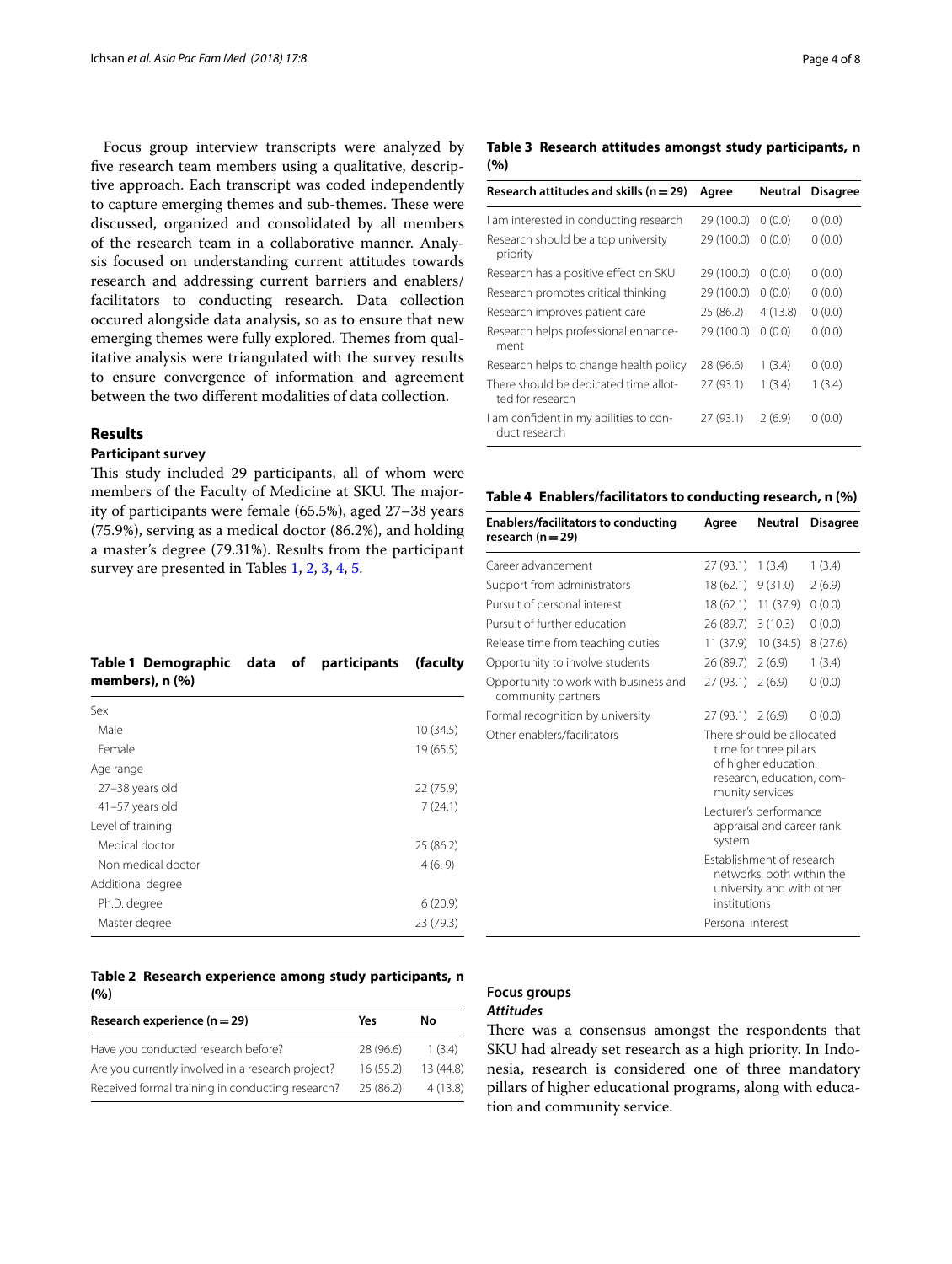<span id="page-4-0"></span>

| Barriers to conducting research<br>$(n=29)$ | Agree                    | Neutral                                                                                                     | <b>Disagree</b> |  |
|---------------------------------------------|--------------------------|-------------------------------------------------------------------------------------------------------------|-----------------|--|
| Lack of research experience                 | 20 (69.0)                | 2(6.9)                                                                                                      | 7(24.1)         |  |
| Lack of training                            | 23 (79.3)                | 2(6.9)                                                                                                      | 4(13.8)         |  |
| Lack of release time by university          | 15(51.7)                 | 6(20.7)                                                                                                     | 8(27.6)         |  |
| Lack of administrative support              | 19 (65.5)                | 4(13.8)                                                                                                     | 6(20.7)         |  |
| Lack of infrastructure                      | 26 (89.7)                | 2(6.9)                                                                                                      | 1(3.4)          |  |
| Lack of grants/bursaries available          | 15 (51.7)                | 7(24.1)                                                                                                     | 7(24.1)         |  |
| Lack of recognition by university           | 7(24.1)                  | 9(31.0)                                                                                                     | 13 (44.8)       |  |
| Lack of financial incentives                | 23 (79.3)                | 3(10.3)                                                                                                     | 3(10.3)         |  |
| Other barriers identified                   | Personal time management |                                                                                                             |                 |  |
|                                             |                          | Personal motivation                                                                                         |                 |  |
|                                             | funds                    | Research funds should be<br>allocated per faculty to<br>reduce the bureaucratic<br>procedures for obtaining |                 |  |
|                                             |                          | Complicated procedures for<br>submitting final research<br>reports to the university                        |                 |  |
|                                             |                          | Lack of mutual support and<br>self-motivation                                                               |                 |  |
|                                             |                          | Inadequate laboratory facili-<br>ties and relatively limited<br>research grants                             |                 |  |
|                                             | Lack of rewards          |                                                                                                             |                 |  |
|                                             |                          | Division of research groups,<br>lack of research on specific<br>and sustainable topics                      |                 |  |

*"We have like 3 pillars, one is the research obligation" (FGD3, 83–4)*

*"(research serves to) increase my personal or institutional pride (FGD2, 45–6)*

# *"For me it is a passion for research, and it is also our duty as a faculty member" (FGD5, 142–43)*

This institution has also established a research master plan; however, results from this study found that this plan is not supported by an efective research policy, especially at the faculty and study program levels. For example, participants identifed a lack of research administrative support at the faculty level, which has lowered faculty member's interest in conducting primary care research.

In Indonesia, all higher education institutions are ranked by a third-party agency according to three possible levels of accreditation, with A-level being the highest. All participants agreed that SKU provides many research opportunities, especially since 2015 when it obtained A-level accreditation. These opportunities arise from good working relationships between the university and various national and international institutions; an increasing number of international meetings, seminars, and conferences being held on-site; high rates of tropical diseases; local traditions and natural resources; as well as strong communication between the university and the government. In contrast, many of the research grants provided by local, national, and international institutions are only available for applicants with PhD or Master's degrees, which participants felt created obstacles for beginner researchers in certain circumstances.

## *Enablers/facilitators*

The majority of participants felt that personal motivation for conducting research was one of the most important aspects for increasing the number of research activities. In order to improve research productivity, the participants suggested that the university provide local awards, expand opportunities to work with local businesses and communities, institute a formal recognition initiative, provide incentives for conducting research, and implement a research help desk to support those engaging in research.

*"I think ambition or personal desire was indeed quite an important role in conducting research" (FGD5 116–117)*

*"Recognition will make the purpose become stronger. So the new spirit will be born" (FGD4, 179)*

Additionally, building teamwork with students was felt to be a positive factor for improving motivation for conducting research. This collaboration was found to give credence to faculty members with respect to implementing research and building capacity.

*Working with students; "It seems like the chance to facilitate students' need makes lecturers are very enthusiastic to do research–than just doing it for their own" (FGD9, 188–189)*

## *Barriers*

Participants indicated that university-provided research grants are not always distributed in an equitable manner amongst all faculties or individual faculty members; this led to a reduction in research capabilities. The availability of research grants was not thought to be equal to the faculty members' research interests, leading to high levels of competition for access. It was also felt that these grants are not sufficient to cover all research needs, including primary care research. There was a consensus amongst the majority of participants that the university should allocate a certain amount of grant funding to each faculty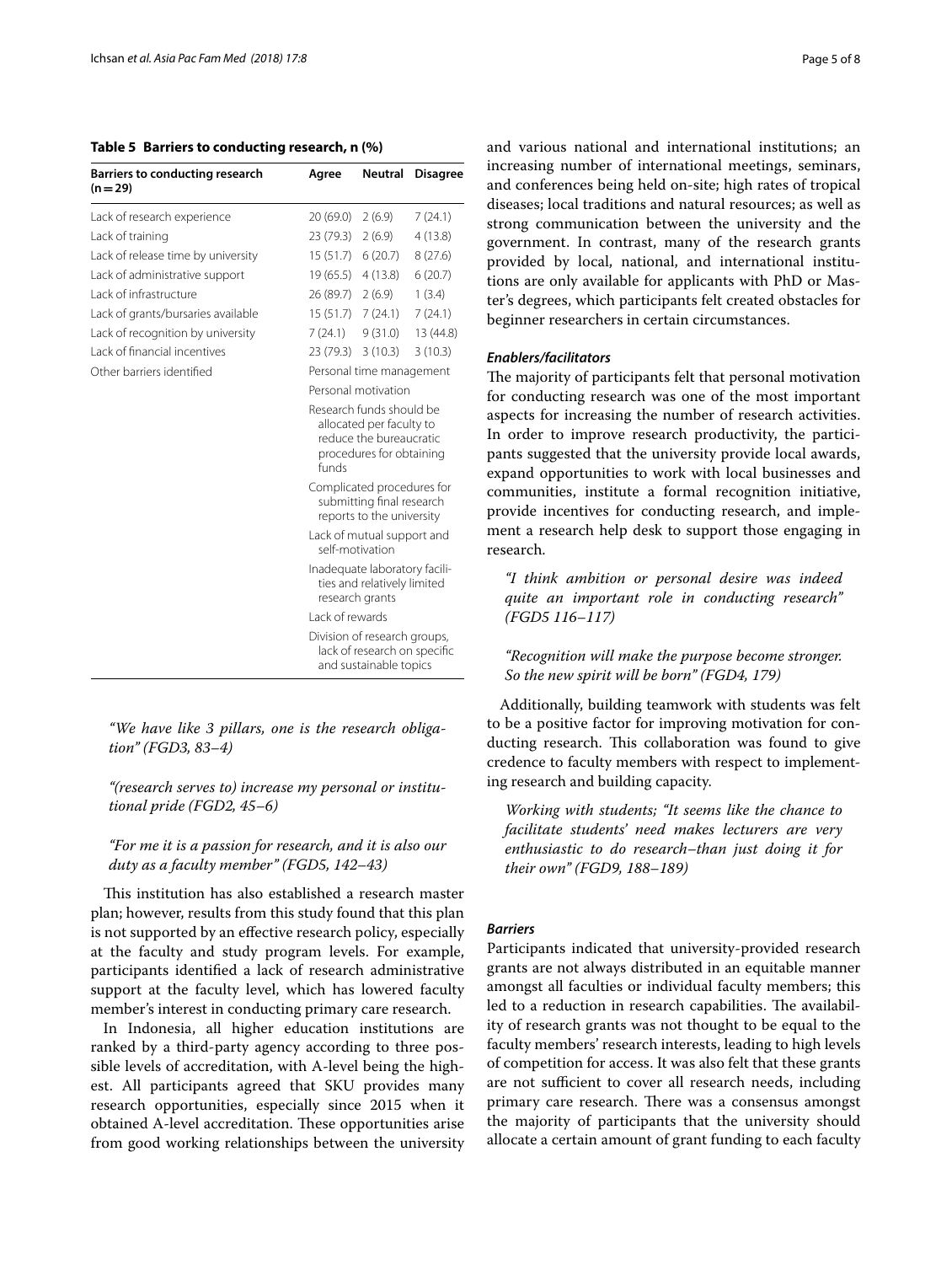to be managed independently and distributed to each department. Participants believed that this strategy may boost faculty member interest in research. Complicated research bureaucracy and fnancial administrative processes (including a lack of administrative support staf) was felt to be a major barrier amongst participants.

*"I believe all Universities in Indonesia provide grants for research. But here, the main problem is the complicated bureaucracy that makes the fund can't be received as soon as possible" (FGD8, 121–123)*

Due to the university's mandate of actualizing the three pillars of higher education, the majority of participants agreed that the amount of time available for conducting research is inadequate.

*"I am eager to conduct as much research as possible, but I don't have any spare time to conduct the research." (FGD2, 63–4)*

*"We don't have any time released from university to conduct research, but the university demands as much researches as possible in a year." (FG2 263–4)*

Participants perceived that most available time is spent on the educational pillar (i.e. teaching). This is made worse by a workload that is not evenly distributed amongst faculty members. Faculty members who also work as a practicing physician have an especially hard time due to the additional responsibility of patient care. It was suggested that the time allotted for implementation of each of the three pillars should be clearly regulated, especially for research. While the university has seen improvements in infrastructure over the past few years, these have not yet helped improve research infrastructure. The majority of participants agreed that there is a lack of research laboratories equipped with sufficient instruments, as well as a lack of adequate power supply to run necessary activities. The availability of skilled human resources (Master-and/or Ph.D.-level graduates both from national and international universities), while improving, still contributes to poor research infrastructure. The lack of a high-quality research infrastructure has been identifed as one of the most important problems faced by faculty members, which has led many, especially those from the Faculty of Medicine, to conduct more community-based research.

*"Many of us have taken our masters…..But when we return to our faculty….still lack of those tools, we fnally decide to only do the survey….So lack of infrastructure makes our talent not amplifed, and our interest not distributed." (FGD6, 75–80)*

# *"lack of training is not a problem" (FGD8 94–95)*

Additionally, gender and traditional gender roles appear to be prominent obstacles to conducting research amongst women participants.

*"because when (women) get home, they instinctively change their function. They will be in housewives mode." (FGD2, 280–281)*

Many female participants felt that their home and domestic duties imposed additional time constraints that further prevented them from conducting research.

# **Discussion**

This study provides an important overview of the attitudes towards research held by faculty members in primary care at a higher education institution in an LMIC, as well as the barriers and enablers/facilitators that infuence research capacity and production. It is likely that other universities and institutions in LMICs and across the Asia Pacifc region face the same challenges.

It is widely accepted in the Indonesian context that the availability of a research master plan is important for higher education institutions; however, results from this study fnd that this alone may not be enough to increase the culture and productivity of research. This study shows that the implementation of the three pillars of higher education is not fully facilitated by the university with regards to research obligation. Results found that a lack of research support prevents faculty members from fully engaging in research activities, fndings that are supported by previous published research. This suggests that many of the barriers faced by researchers are common across various LMIC settings and contexts, including: inadequate funding and fnancial incentives [\[31](#page-7-24), [32](#page-7-23)], lack of available time for conducting research [\[23](#page-7-18), [24](#page-7-22), [26,](#page-7-16) [28–](#page-7-17) [31\]](#page-7-24), poor research policy [\[23](#page-7-18)–[26,](#page-7-16) [29\]](#page-7-19), lack of adequate research infrastructure and facilities [[26,](#page-7-16) [28](#page-7-17)], and a lack of fnancial and administrative support [[31](#page-7-24)].

Nevertheless, this study also supports the overall positive attitude that researchers in LMICs tend to have towards research  $[22-28, 31]$  $[22-28, 31]$  $[22-28, 31]$  $[22-28, 31]$ . The three pillars of higher education (research, education and community service), mandated as national requirements for higher education institutions, have become a unique cardinal enabler/facilitator in strengthening research capacity in the Indonesian context. This system could potentially be adapted by other LMICs as a means of increasing research capacity, especially in the Asia Pacifc region.

As one of many Indonesian universities, SKU, situated in the province of Aceh, has many unique opportunities for research. Aceh is known as being a "living laboratory" for many researchers from around the world, due in part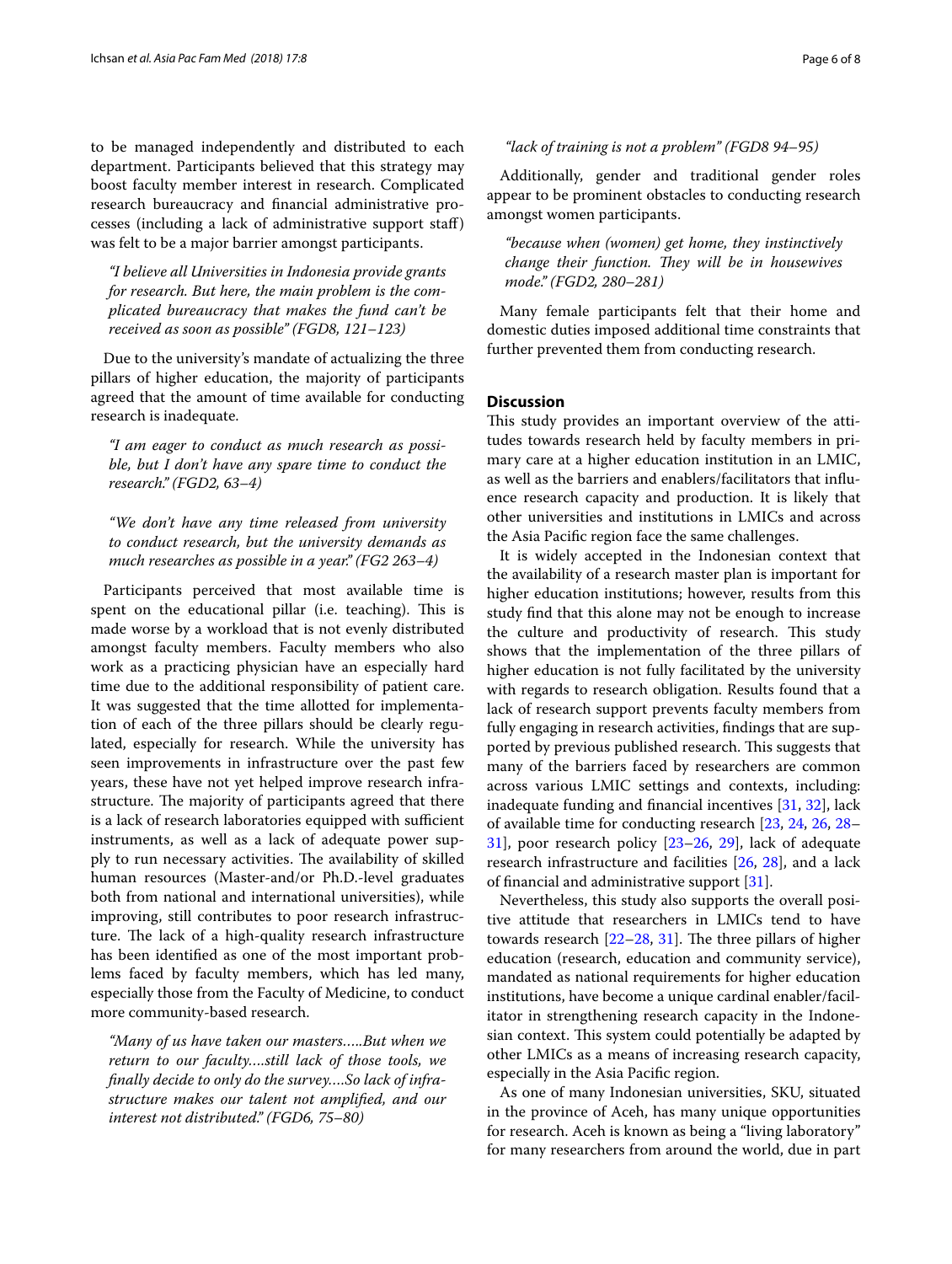to the fact that it is a tropical region, and thus is home to many endemic tropical diseases. A rich Acehnese tradition and plentiful natural resources can be leveraged and explored by faculty members looking to expand their research practices and scope. It is likely that many other areas in the Asia Pacifc region would have their own similar yet unique contexts that might make them attractive locations for prospective researchers. Additionally, the growing involvement of local faculty members in international meetings, seminars, and conferences adds positive value to research initiatives across Indonesia and the Asia Pacifc region. Faculty members are often aware of these opportunities, however, they may face difficulties in the operationalizing and production of high-impact research.

On the other hand, results from this study indicate that the interest level of faculty members in conducting research is low, due to inequality of funding, and a lack of resources, infrastructure, and research support at the faculty and study program levels. In order to promote and support successful research initiatives, tools such as a comprehensive and efective research policy (available at the faculty and study program levels), are required.

This study also found that female faculty members of higher education institutions may also face additional time constraints, due in part to traditional gender roles. In general, women in many Asian countries often have additional responsibilities, both professionally and at home. As faculty members, women are required to participate in teaching, research, and community service. If they are also practicing primary care doctors, they will have additional patient care duties. Women faculty members may also have increased amounts of domestic duties outside of work relative to their male counterparts, which may decrease the amount of time they have available to conduct research. This disparity needs to be addressed, not only in Indonesia, but also in many other LMICs.

# **Conclusions**

This study served as a critical needs assessment that evaluates the research environment of primary care physicians at a major Asian university. By identifying current attitudes, barriers, and facilitators of conducting research, this study was able to identify a number of recommendations that may help to increase research capacity. These findings were found to support previous evidence regarding barriers to research production in LMICs. Future research will play an integral role in assessing the development of primary care in LMICs, and will ensure that healthcare development is producing measurable improvements for patients.

#### **Abbreviations**

GDP: gross domestic product; LMIC: lower- and middle-income country; SEAR: south east Asia region; SKU: Syiah Kuala University; WHO: World Health Organization.

#### **Authors' contributions**

II: conceptualized and designed the study, supervised data collection, drafted the initial manuscript, and approved the fnal manuscript as submitted. Co- PI for study funding. NW: carried out the analysis, drafted the initial manuscript, and approved the fnal manuscript as submitted. RM: analysis instruments, carried out the analysis, reviewed the manuscript, and approved the fnal manuscript as submitted. LL: carried out the analysis, reviewed the manuscript. KL: drafted the initial manuscript, performed the literature review, and edited and revised the manuscript. LRC: conceptualized and designed the study, supervised data collection, critically reviewed the manuscript. Co-PI for study funding. All authors read and approved the fnal manuscript.

#### **Author details**

<sup>1</sup> Medical Research Unit, Faculty of Medicine, Syiah Kuala University, Jl. T. Tanoeh Abe, Darussalam, Banda Aceh 23111, Indonesia. <sup>2</sup> Department of Family Medicine, McMaster University, 100 Main St W, Hamilton, ON L8P 1H6, Canada.

# **Acknowledgements**

None.

#### **Competing interests**

The authors declare that they have no competing interests.

#### **Availability of data and materials**

The datasets used and/or analysed during the current study are available from the corresponding author on reasonable request.

#### **Consent for publication**

Not applicable.

#### **Ethics approval and consent to participate**

This study received approval from the Hamilton Integrated Research Ethics Board, as well as the Syiah Kuala University Research Ethics Board. All participants signed an informed consent package prior to participation in this study.

#### **Funding**

Funding for this study has been provided through a pilot grant from the McMaster University Department of Family Medicine.

#### **Publisher's Note**

Springer Nature remains neutral with regard to jurisdictional claims in published maps and institutional afliations.

Received: 22 January 2018 Accepted: 17 July 2018 Published online: 27 July 2018

#### **References**

- <span id="page-6-0"></span>1. World Health Organization. The world health report 2003: shaping the future. Geneva: World Health Organization; 2003. [http://www.who.int/](http://www.who.int/whr/2003/en/whr03_en.pdf) [whr/2003/en/whr03\\_en.pdf](http://www.who.int/whr/2003/en/whr03_en.pdf). Accessed 08 Sep 2017.
- 2. Murray C, Lopez A. The global burden of disease: a comprehensive assessment of mortality and disability from diseases, injuries, and risk factors in 1990 and projected to 2020. Boston: Harvard School of Public Health; 1996. [http://apps.who.int/iris/bitstream/10665/41864/1/09655](http://apps.who.int/iris/bitstream/10665/41864/1/0965546608_eng.pdf) [46608\\_eng.pdf.](http://apps.who.int/iris/bitstream/10665/41864/1/0965546608_eng.pdf) Accessed 08 Sep 2017.
- 3. World Health Organization. The world health report 2002: reducing risks, promoting healthy life. Geneva: World Health Organization. 2002. [http://](http://www.who.int/whr/2002/en/whr02_en.pdf) [www.who.int/whr/2002/en/whr02\\_en.pdf.](http://www.who.int/whr/2002/en/whr02_en.pdf) Accessed 08 Sep 2017.
- 4. Boutayeb A. The burden of communicable and non-communicable diseases in developing countries. In: Preedy V, Watson R, editors. Handbook of disease burdens and quality of life measures. New York: Springer; 2010. p. 532–45.